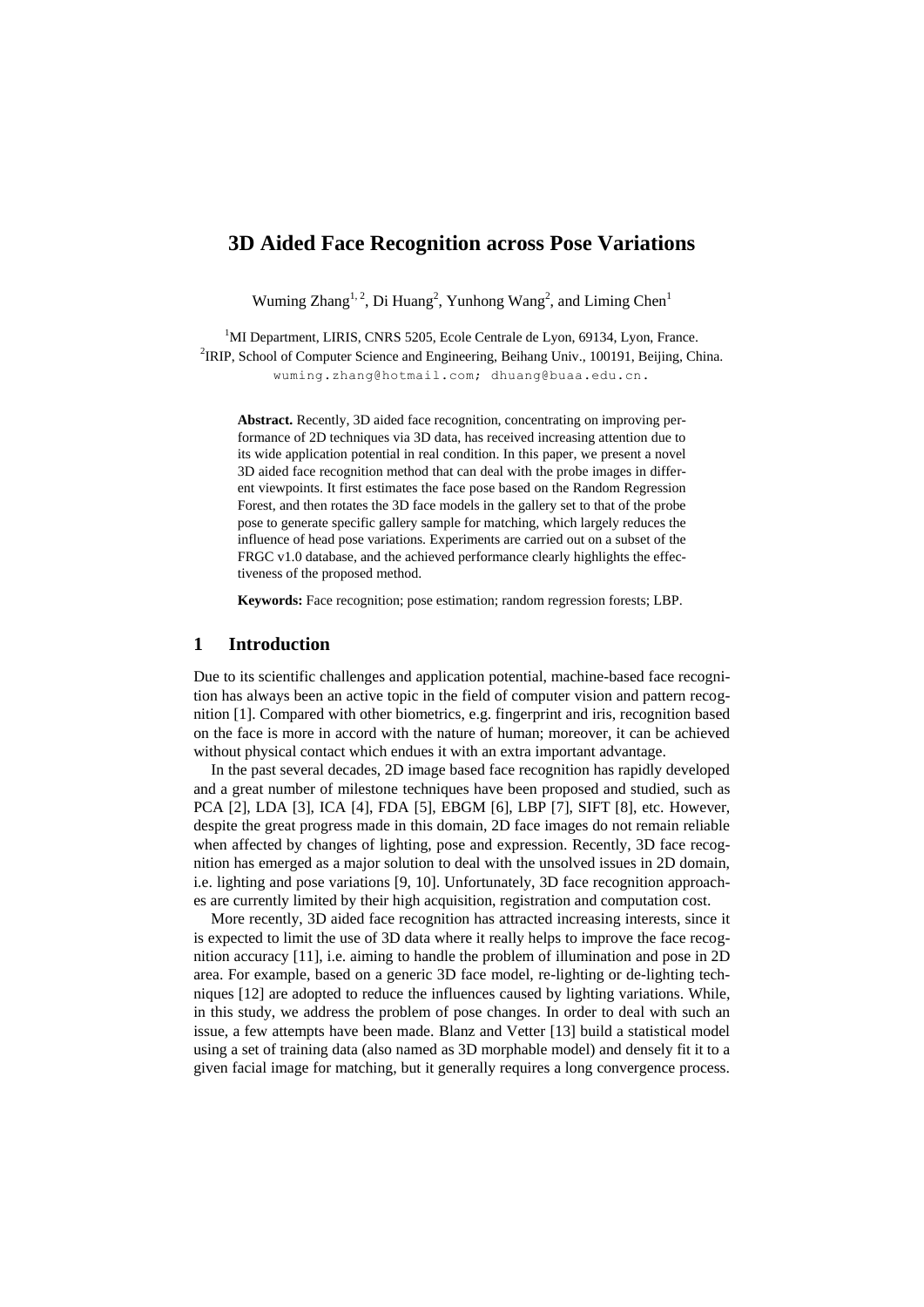Toderici et al. [14] first locate some pre-defined key landmarks (eye corners and nose tip etc.) on face images in different poses, and then roughly align them to a frontal 3D model for the recognition step. Nevertheless, to achieve accurate localization in multiview facial images involves in another tough topic.

In this paper, we propose a novel method for 3D aided face recognition, aiming to improve the tolerance of 2D face recognition against pose variations. It first estimates the face pose status based on Random Regression Forest, and then rotates the 3D face models in the gallery set to the one of the probe pose achieved previously to generate specific gallery samples for the matching step. In contrast to the existing methods that only process probe data for matching, the proposed approach operates on the enrolled data, and thanks to the Random Regression Forest algorithm, pose variations of probe faces are estimated and largely reduced before matching. Experiments are carried out on a subset of the FRGC v1.0 database, and performance clearly highlights the effectiveness of the proposed method.

The rest part of the paper is organized as follows: an overview of the proposed approach is presented in Section 2. Section 3 describes the process of pose estimation in detail, and Section 4 introduces LBP based face recognition. Experimental results are shown and analyzed in Section 5, and Section 6 concludes the paper.

## **2 Framework Overview and Data Preparation**

An entire framework is shown by two flowcharts (in Fig. 1 and Fig. 3), demonstrating the training stage and the test stage respectively.



**Fig. 1.** Framework of training stage.

At the training stage, a collection of textured frontal 3D face models, each of which consists of one 3D mesh and its texture counterpart, is required. We select some models from the FRGC v1.0 dataset, and based on our previous work [15], the nose tip of each face can be localized automatically. For the lack of 2D facial images in [arbitrary](app:ds:arbitrary) viewpoint, we have to generate samples for training as follows:

- 1. **Loading**. First of all, we read a face model in the FRGC v1.0 dataset, including its 3D coordinates in real space and its texture information. In addition, we record the position of its nose tip calculated previously.
- 2. **Rotation.** The rotation of human head runs according to three degrees-of-freedom (DoF), and it can thus be described by three angles, i.e. *yaw*, *pitch* and *roll*, namely egocentric rotation angles [16] as shown in Fig. 2. We then rotate the face model to another viewpoint according to these three angles using rotation matrix defined as: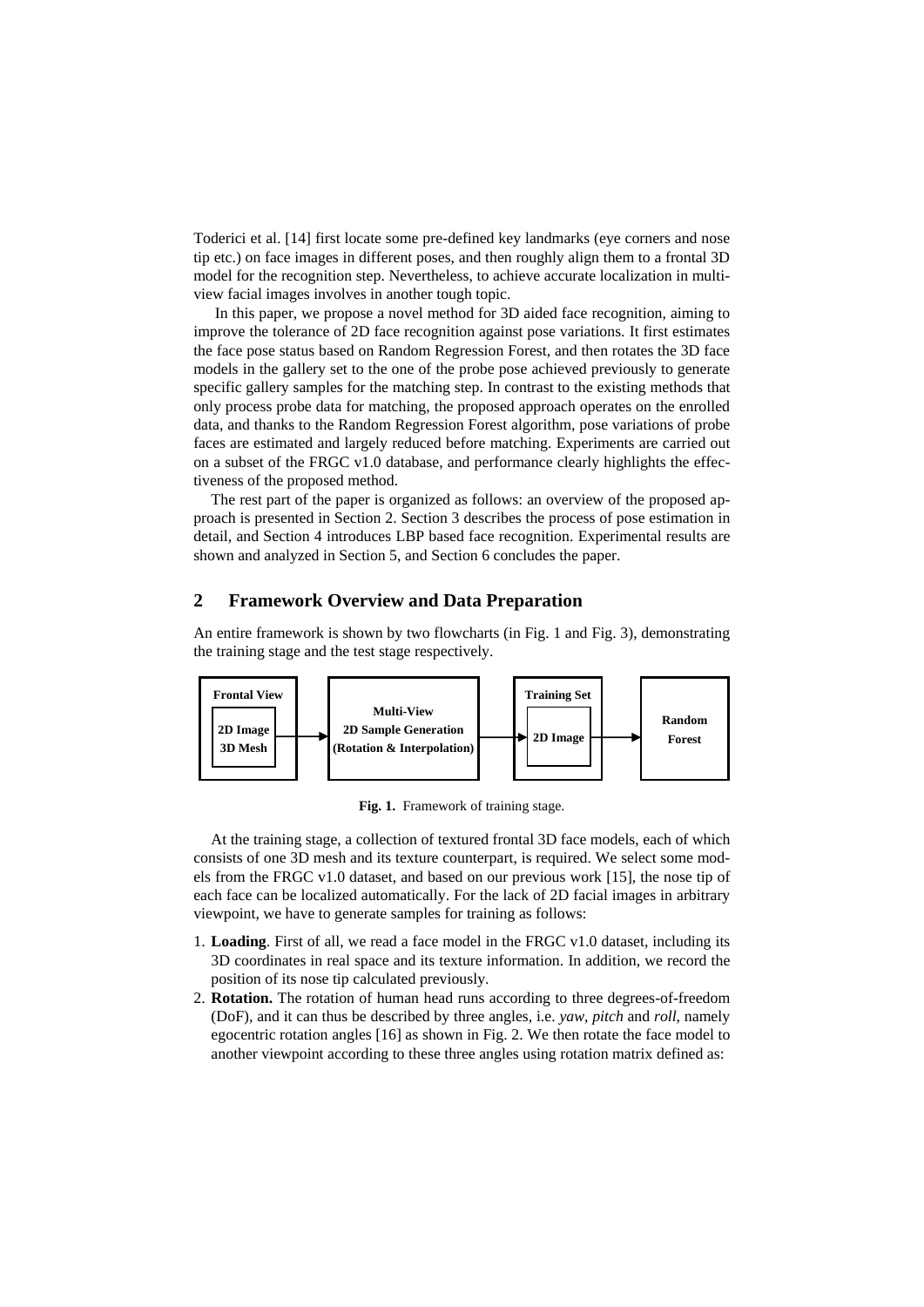$$
R_x(\theta_x) = \begin{bmatrix} 1 & 0 & 0 \\ 0 & \cos \theta_x & -\sin \theta_x \\ 0 & \sin \theta_x & \cos \theta_x \end{bmatrix} = \exp \begin{bmatrix} 0 & 0 & 0 \\ 0 & 0 & \theta_x \\ 0 & -\theta_x & 0 \end{bmatrix}
$$
(1)

$$
R_{y}(\theta_{y}) = \begin{bmatrix} \cos \theta_{y} & 0 & \sin \theta_{y} \\ 0 & 1 & 0 \\ -\sin \theta_{y} & 0 & \cos \theta_{y} \end{bmatrix} = \exp \begin{bmatrix} 0 & 0 & -\theta_{y} \\ 0 & 0 & 0 \\ \theta_{y} & 0 & 0 \end{bmatrix} \tag{2}
$$

$$
R_z(\theta_z) = \begin{bmatrix} \cos\theta_z & -\sin\theta_z & 0\\ \sin\theta_z & \cos\theta_z & 0\\ 0 & 0 & 1 \end{bmatrix} = \exp\begin{bmatrix} 0 & \theta_z & 0\\ -\theta_z & 0 & 0\\ 0 & 0 & 0 \end{bmatrix} \tag{3}
$$

where  $\theta_x$  is pitch angle;  $\theta_y$  is yaw angle;  $\theta_z$  is roll angle. In our system, we generate diverse angles, with yaw angle from  $-90^{\circ}$  to  $+90^{\circ}$  and pitch angle from  $-45^{\circ}$  to +45º, aiming to cover all possible poses. Some examples are shown in Fig. 3.



Fig. 2. (a) The three DoF of human head can be described by the egocentric rotation angles, i.e. *pitch*, *roll*, and *yaw* [16]; (b) The original frontal model whose name in FRGC is "02463d456"; (c)-(f) pairs of yaw angle and pitch angle: (-30º, -15º), (30º, 15º), (-60º, -30º), and (60º, 30º).

- 3. **Interpolation.** As in Fig. 2, there occurs inevitably some change concerning distribution of points on the facial area, leading to holes on the produced texture map. In order to avoid this imperfection, interpolation techniques are adopted.
- 4. **Cropping.** For the purpose of reducing calculation burden, we simply crop the face area according to the nose tip position.



**Fig.** 3**.** Framework of test stage.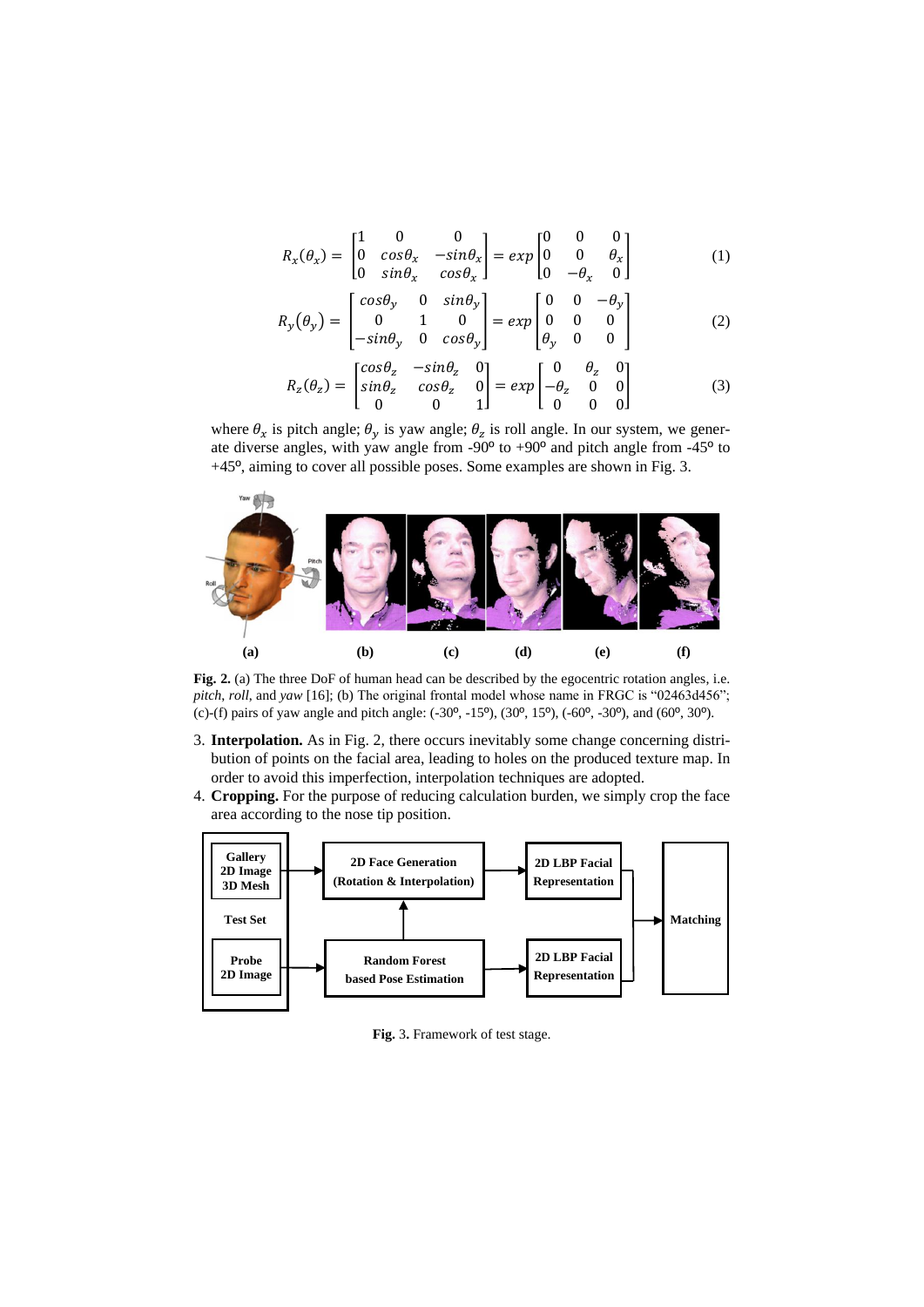We hence obtain the 2D images with different views to make up of the training set. With the help of random regression forests, we are able to generate a set of regression trees which should be regarded as a classifier for pose estimation.

At the test stage, each probe facial image will be traversed through the random forest pre-trained to estimate the pose status. As its pose is determined, all 3D face models in the gallery set are rotated to generate a facial image under this pose. The identification operates between the original probe face image and the new produced gallery one by comparing their similarity in the LBP feature space.

## **3 Pose Estimation**

#### **3.1 Problem Statement**

Head pose variations can incur serious change in the appearance of human faces, and thus introduce a quite difficult problem in the domain of 2D face recognition. Without a proper solution to handle pose changes, even the most sophisticated face recognition systems probably fail. In the framework of the proposed 3D aided face recognition, to a 2D probe facial image, we estimate its pose status. Compared with 3D model based methods, pose estimation based on 2D facial images is a much greater challenge since 3D data are continuously distributed and offer distinctive geometry features.

In literature, there exist several studies on 2D image based pose estimation, which can be roughly categorized into four streams. G**eometry based methods** [17] [18] use the pre-detected facial feature points, such as inner and outer corners of eyes and nose tip, to calculate head pose directly on the basis of the prior knowledge of their relative configuration. Its advantages are their simplicity and rapidness, only a few geometric cues are required and no training process is used; however, their performance highly relies on the feature point detection accuracy. **Model based methods** [19] [20] seek a non-rigid face model which conforms to the facial structure so that it can be fit by the face image, and then head pose estimation can be achieved. These models cost rather low computation and are invariant to head localization error, yet they depend largely on the facial features and they are robust neither to illumination variation nor to farfield head pose estimation. **Manifold embedding methods** [21] [22] hunt for optimal low-dimensional manifolds which can describe the intrinsic pose variations in order to embed the new images into these manifolds and thus estimate their pose. These methods successfully reduce the dimensionality and the computation cost, but it remains a problem separating pose variations from appearance variations, such as identity, scale and illumination. **Learning based methods** [23] [24] aim to map the input image to discrete or continuous head poses by using machine learning tools, for instance, SVM and Neural Networks. It has attracted increasing attention over the last few years for its powerful classification capacity and robustness to appearance variation. The disadvantage of these methods lies in the problem of overfitting, which means the performance is vulnerable to noise in the training data. A proposed remedy to this problem is the application of random regression forests [25] which avoid the influence of noise data by introducing a set of decision trees. It has proved to achieve outstanding performance in 3D head pose estimation [26] [27]. In this paper we further investigate its effectiveness on 2D pose estimation.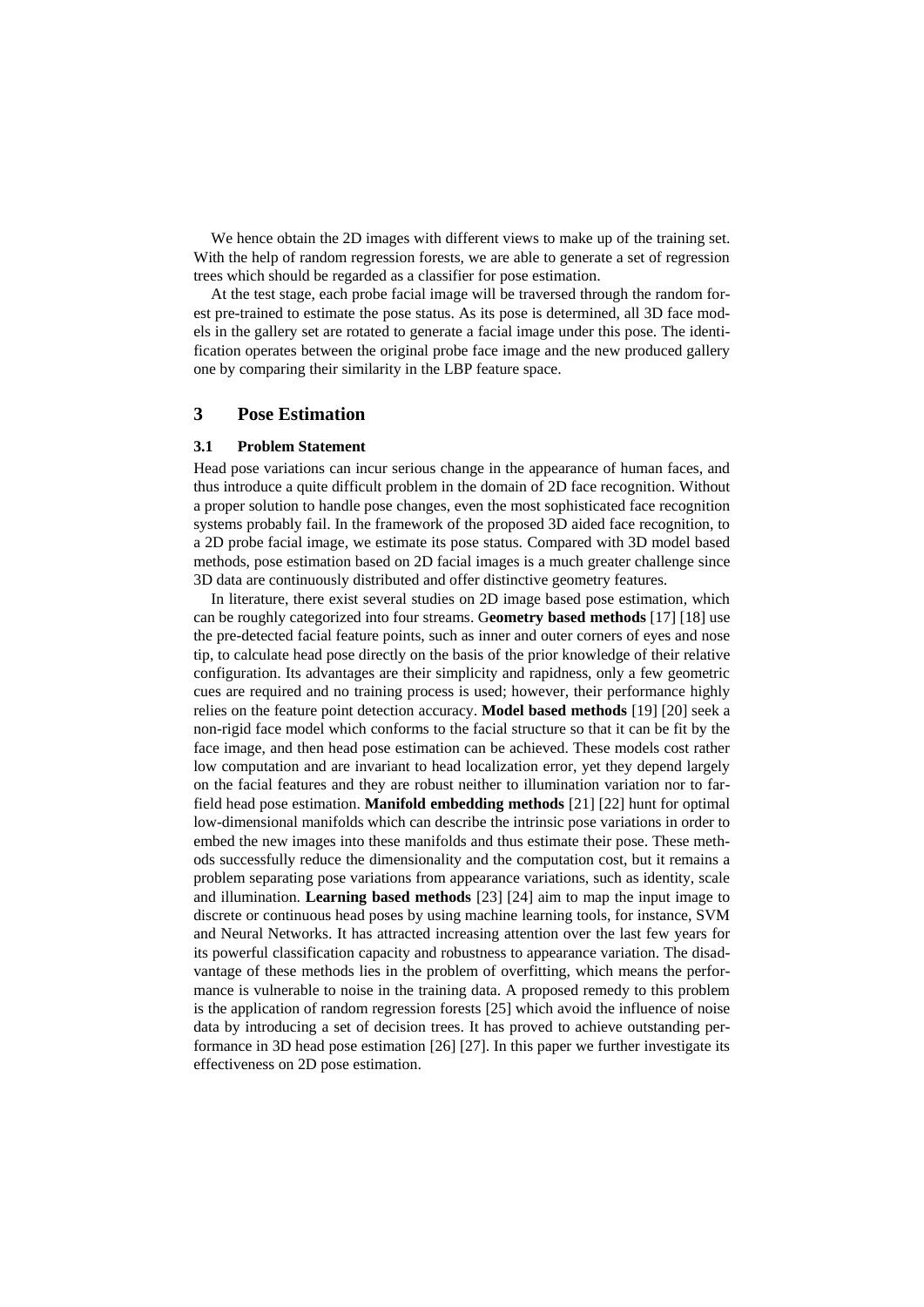#### **3.2 Random Forest**

Derived from classification and regression trees, random regression forests have successfully optimized the problem of overfitting by introducing a series of trees at random while keeping the powerful capacity in handling large datasets.

In our work, all training images with different poses are divided into patches. Each patch is annotated with a vector  $\theta = {\theta_x, \theta_y, \theta_{\text{yaw}}, \theta_{\text{pitch}}},$  here  $\theta_x$  and  $\theta_y$  represent an offset vector pointing from the center of the patch to nose tip, and  $\theta_{vaw}$ ,  $\theta_{pitch}$  record respectively the yaw and pitch angle of image which the patch belongs to.

At the beginning of the training step, a number of patches are randomly selected as input data for each tree, and at each split node there will be a set of binary tests defined with similar style:

$$
|R_1|^{-1} \sum_{q \in R_1} RGB^c(q) - |R_2|^{-1} \sum_{q \in R_2} RGB^c(q) > \tau
$$
 (4)

where  $R_1$  and  $R_2$  are two rectangles randomly selected inside the patch,  $c$  is one out of the three channels  $R$ ,  $G$  or  $B$ ,  $RGB<sup>c</sup>(q)$  represents the texture value of pixel  $q$  in channel  $c$ , finally  $\tau$  is a random threshold.

Secondly, it is essential to determine an appropriate test for each node which could maximize the distinctiveness of the actual node. Here, we adopt the concept of information gain defined as the difference between the differential entropy of these patches at the parent node and one of patches at the children nodes as value of distinctiveness:

$$
IG = H(S) - (\omega_L H(S_L) + \omega_R H(S_R))
$$
\n<sup>(5)</sup>

where *H* is the abbreviation of differential entropy, *S*,  $S_L$ ,  $S_R$  represent the set of patches at the parent node, at the left child node and at the right child node respectively,  $\omega_L$ and  $\omega_{\rm F}$  are weight for each child node defined as the ratio between number of patches at the child node and the one at the parent node.

Finally, besides the split nodes, there exist also the nodes which store the result of training, namely leaf nodes. A node should be regarded as a leaf node if at least one of the two conditions is achieved: number of patches arriving at this node is smaller than pre-defined threshold; or the tree has attained its maximum depth. Once a leaf node is created, it will be annotated with mean and covariance of patches reaching it.

In this way, we are capable to obtain a collection of trees randomly generated, for each tree a test at every split node is recorded and so are mean and covariance at every leaf node, these values will serve to our test process.

#### **3.3 Pose Estimation**

Given an unseen 2D image of a face, patches with the same scale of those in the training set are extracted and sent to each tree well trained.

For each patch, it could generate the same number of leaves as the number of trees used, all the leaves will be gathered and the ones with a covariance larger than threshold will be firstly abandoned because they are much less informative.

The rest of leaves have the honor to be called a "vote" for our last test; they will be clustered to discard the noise and select the most centralized area on the vector plan.

Finally, we sum up all the leaves remaining active and calculate their mean vector which indicates the final estimation of test image's pose. Fig. 4 shows some results.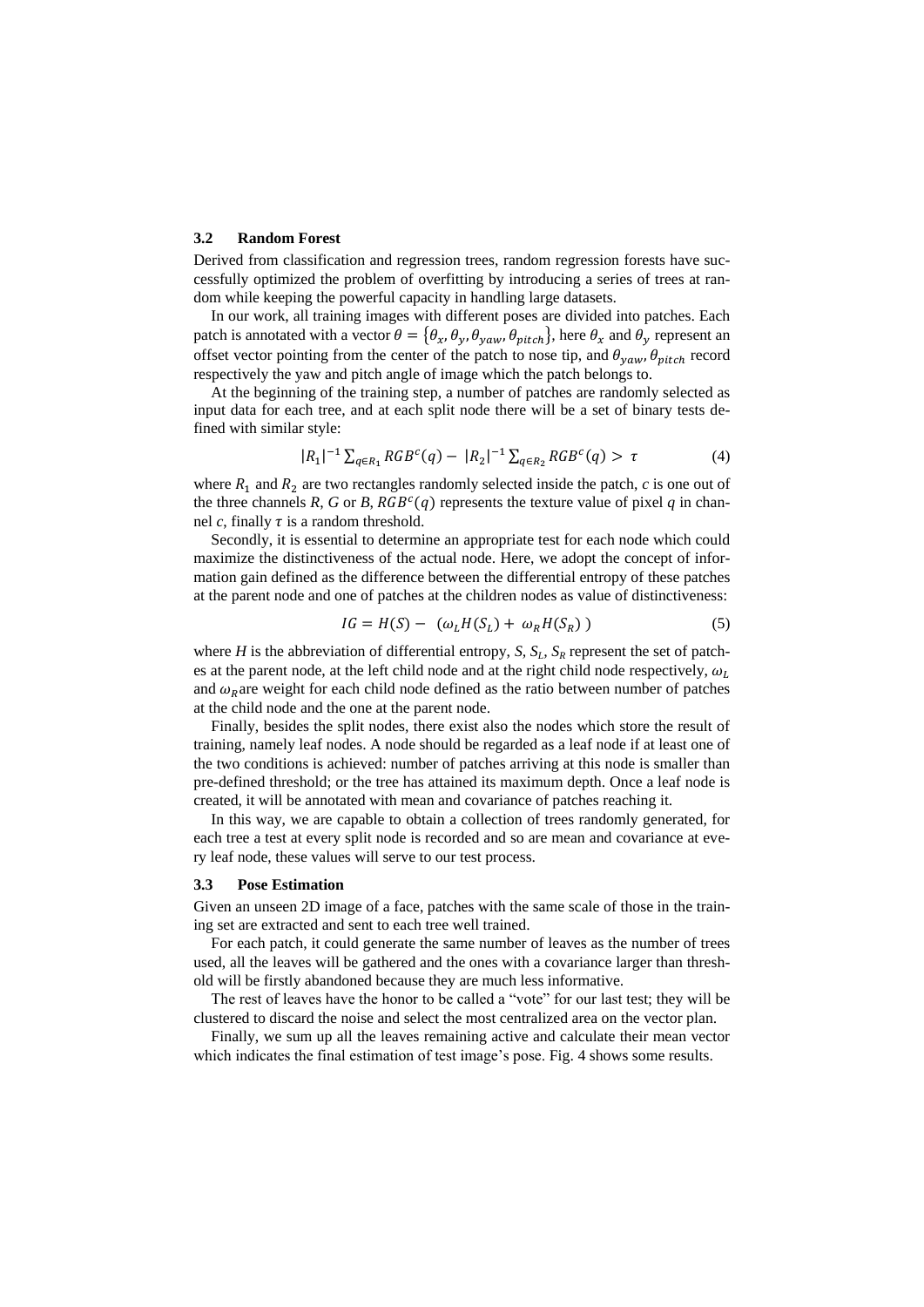

**Fig. 4.** Some results of pose estimation (x axis in green; y axis in red; z axis in blue).

## **4 LBP based Multi-view Face Recognition**

As one of the most distinguished texture descriptors, the LBP operator [28] has been widely used in numerous applications. It has turned out to be a highly discriminative operator and its core advantages, i.e. its invariance to monotonic illumination changes and computational efficiency, make it reasonable for undertaking the responsibility of representing faces. This powerful operator labels each pixel of an image by thresholding its 3x3-neighbourhood with the center value and considering the result as a binary number. Then the histogram of the labels can be used as a texture descriptor.

Afterwards, in order to fit in textures with different sizes, the LBP operator was extended to the neighborhoods of different sizes [29]. Using circular neighborhoods and the bilinear interpolation technique, the pixel values allow any radius and number of pixels within the neighborhood. We use the notation *(P, R)* for neighborhoods which means *P* sampling points on a circle of radius of *R*.

Furthermore, it has been shown that among  $2^p$  possible binary patterns there exist certain patterns which contain more information than the others, and we thus come up with another extension: uniform patterns. This concept proposed by Ojala et al. represents the patterns that contain at most two bitwise transitions from 0 to 1 or vice versa when the binary string is considered circular.

After pose estimation, we rotate each 3D face model in the gallery set and generate its texture map  $I_g$  in the pose of the probe  $I_p$  for face matching. The LBP face image is separated firstly in *m* regions from each of which we extract a histogram, and we then combine them to construct final histograms encoding both the local texture and spatial information. At last, the Chi square distance is exploited to decide the similarity between the final vectors  $H_g$  and  $H_p$  of gallery and probe face.

## **5 Experimental Results**

The dataset for technique evaluation is based on FRGC v1.0. 50 3D face models from different individuals are randomly selected for training. While another 100 out of the rest subjects, each of which possesses more than two face models, are used for testing. For the 100 subjects used in the test step, their first models make up of the gallery set and their second models are regarded as probes. For the 50 training samples as well as the 100 probes, we rotate them with an interval 15 °between -90 °and 90 °in yaw angle (totally 13 poses) and between  $-45^\circ$  and 45 $^\circ$  in pitch angle (totally 7 poses), leading to a considerable capacity of  $150 \times 13 \times 7 = 14$  k 2D facial images of various poses.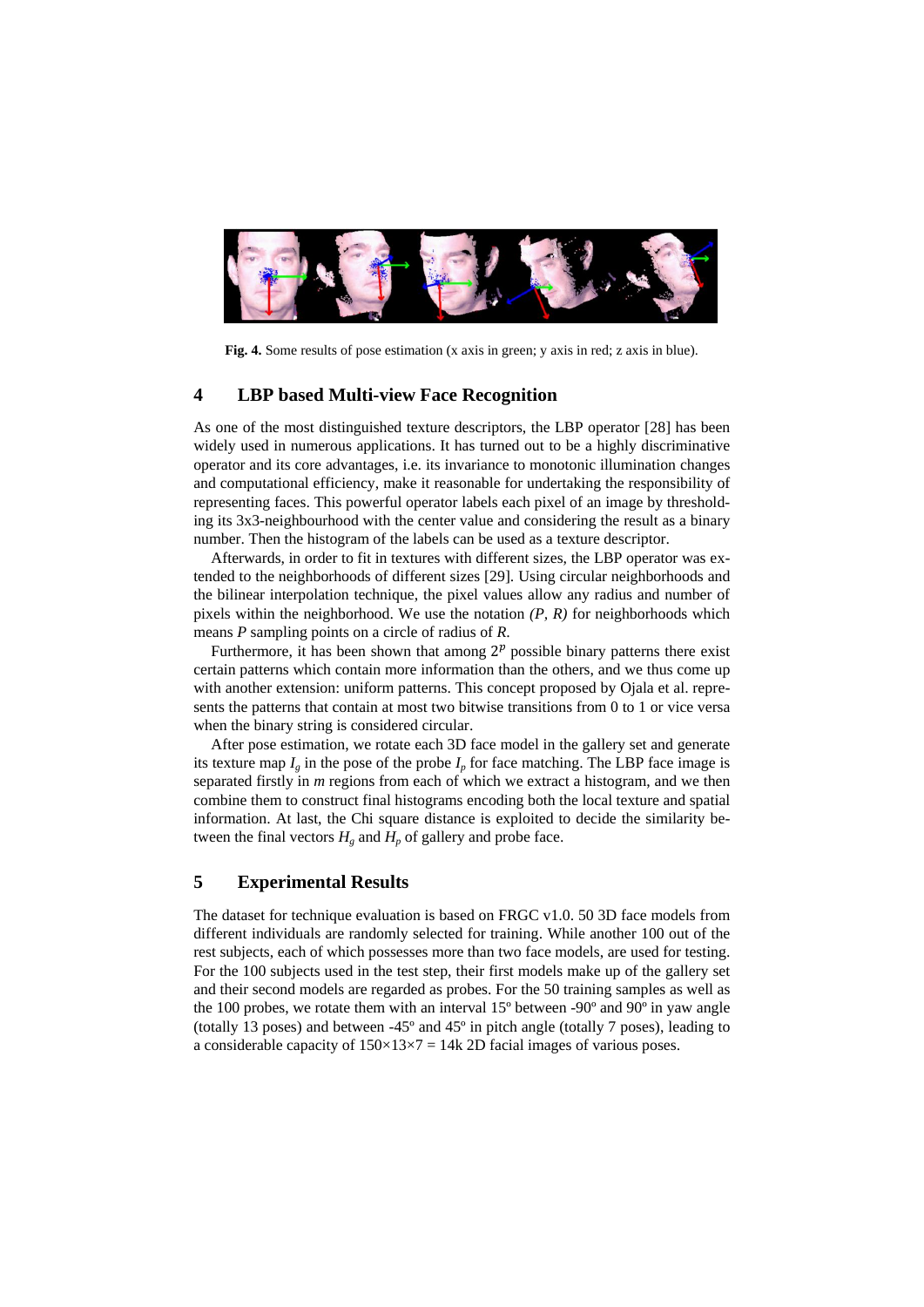In our experiments on pose estimation, there are three main parameters that influence estimation performance: i.e. number of trees, threshold of angle error and threshold of nose error. It should be noted that the pose estimation accuracy in this study indicates ratio between the number of samples that are correctly estimated and the total number with respect to a pre-defined threshold angle error or nose error as [26]. The result of pose estimation is depicted in Fig.4.

From Figure 4 (a), we can infer that following the increase of number of trees, both nose error and angle error become smaller which highlights the superiority of random regression forests compared with the standard decision tree. Considering that increase the number of trees produces much more calculation amount, we have set tree number at 10 to achieve a compromise between accuracy and computation cost.

According to the results shown in Figure  $4(b)$  and  $4(c)$ , we can achieve remarkable estimation performance even if the thresholds of angle and nose error are limited in a very narrow range. As we increase the threshold, our performance is improved.



Fig. 5. (a) average error of angle and nose with respect to number of trees; (b) estimation accuracy with respect to angle error threshold; (c) estimation accuracy with respect to the nose error threshold in *mm*.

In face recognition, we rotate the 3D face models in the gallery set to the estimated pose of the probe to generate 2D face images for matching. We calculate recognition performance based on different thresholds of nose error and angle error, and the result is displayed in Table. Considering that the profiles do not contain enough information for identification, we discard the faces -90ºand 90ºin yaw angle, composing a probe set of 7,700 facial images.

From Table 1, we can see that although slightly influenced by the accuracy of head pose estimation, we are still able to achieve very high recognition rates (around 90%). It is worthy of noting that the LBP descriptor used in this experiment is a quite basic one (its radius is set at 1 and the number of neighbors is set at 8), the effectiveness of the propsoed is hence emphasized.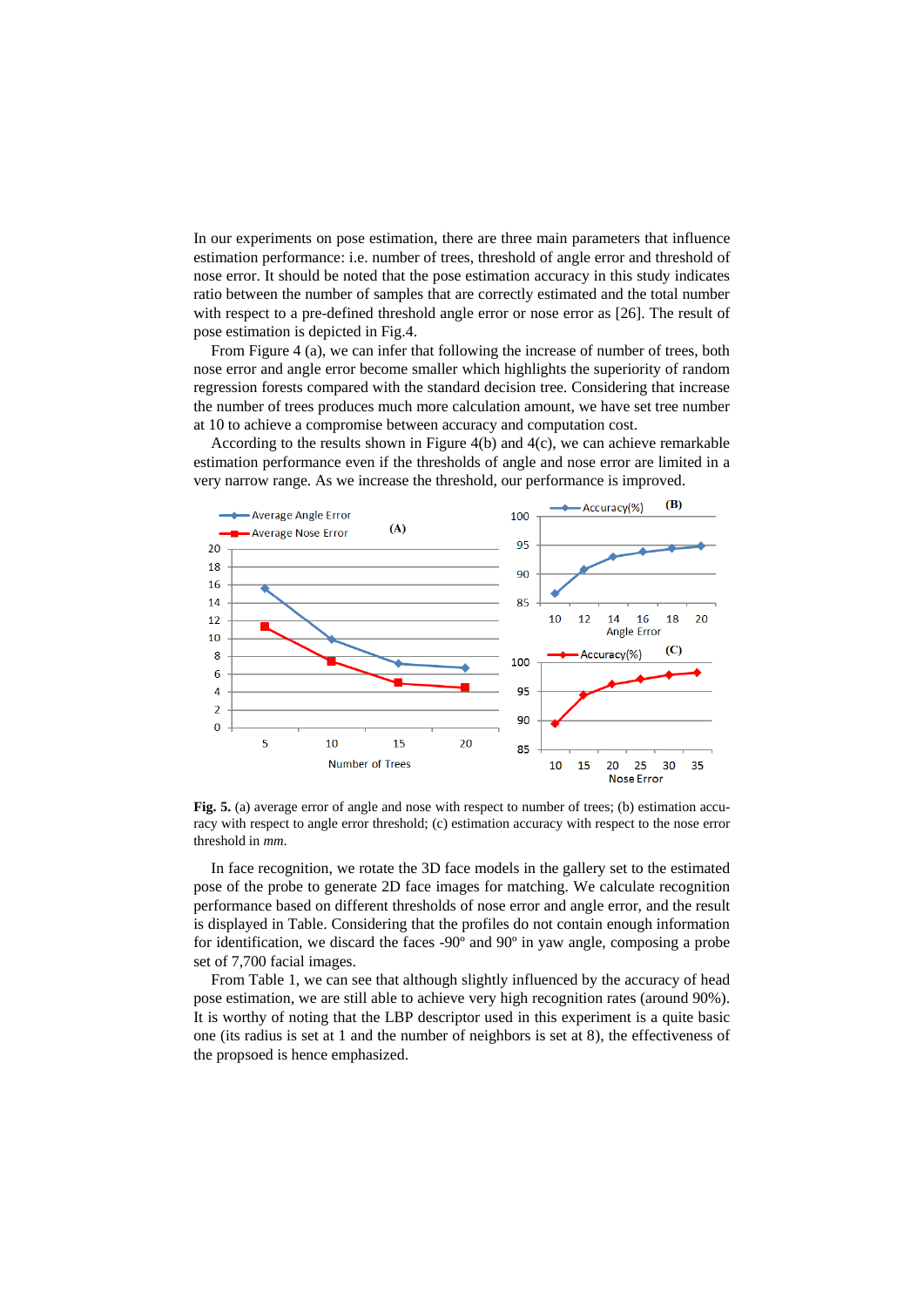| <b>Nose Error</b> | <b>Angle Error</b> | <b>Pose Estimation</b> | Rank-one                |
|-------------------|--------------------|------------------------|-------------------------|
| <b>Threshold</b>  | <b>Threshold</b>   | Accuracy               | <b>Recognition Rate</b> |
| 10                | 10                 | 0.8660                 | 0.8441                  |
| 15                | 12                 | 0.9082                 | 0.8688                  |
| 20                | 14                 | 0.9297                 | 0.8958                  |
| 25                | 16                 | 0.9383                 | 0.8992                  |
| 30                | 18                 | 0.9441                 | 0.9000                  |
| 35                | 20                 | 0.9483                 | 0.9014                  |

**Table 1.** Recognition rates using LBP and influence of pose estimation accuracy.

## **6 Conclusions**

This paper presents a novel 3D aided face recognition method which owns the capacity to handle the 2D probes in different viewpoints. It first estimates the pose status by introducing the approach of Random Regression Forest, and then rotates the 3D face models in the gallery set to that of the probe pose to generate specific gallery samples for the final LBP based matching. The proposed method largely reduces the influence caused by pose variations. Experiments are carried out on a subset randomly extracted from the FRGC v1.0 database, and the achieved performance in both pose estimation and face recognition clearly highlights the effectiveness of the proposed method.

## **Acknowledgment**

This work was funded in part by the National Basic Research Program of China under grant No. 2010CB327902; the National Natural Science Foundation of China (NSFC, grant No. 61273263, No. 61202237, No. 61061130560); the French research agency, Agence Nationale de Recherche (ANR), under grant ANR 2010 INTB 0301 01; the joint project by the LIA 2MCSI lab between the group of Ecoles Centrales and Beihang University; and the Fundamental Research Funds for the Central Universities.

### **References**

- 1. Zhao, W., Chellappa, R., Rosenfeld, A. and Phillips, P. J.: Face recognition: a literature survey. ACM Computing Surveys, vol. 35, pp. 399--458 (2003)
- 2. Turk, M. and Pentland, A.: Eigenfaces for recognition. J. Cognitive Neuroscience, vol. 3, no. 1, pp. 71--86 (1991)
- 3. Yu, H. and Yang, J.: A direct LDA algorithm for high-dimensional data-with application to face recognition. PR, vol. 34, no. 10, pp. 2067--2070 (2000)
- 4. Comon, P.: Independent component analysis, a new concept? Signal Processing, Elsevier, vol. 36, no. 3, pp. 287--314 (1994)
- 5. Huang, J., Yuen, P., Chen, W. and Lai, J.: Choosing parameters of kernel subspace LDA for recognition of face images under pose and illumination variations. IEEE TSMC-B, vol. 37, no. 4, pp. 847--862 (2007)
- 6. Wiskott, L. H., Fellous, J. M., Kuiger, N. and von der Malsburg, C.: Face recognition by elastic bunch graph matching. In: IEEE TPAMI, vol. 19, pp. 775--779 (1997)